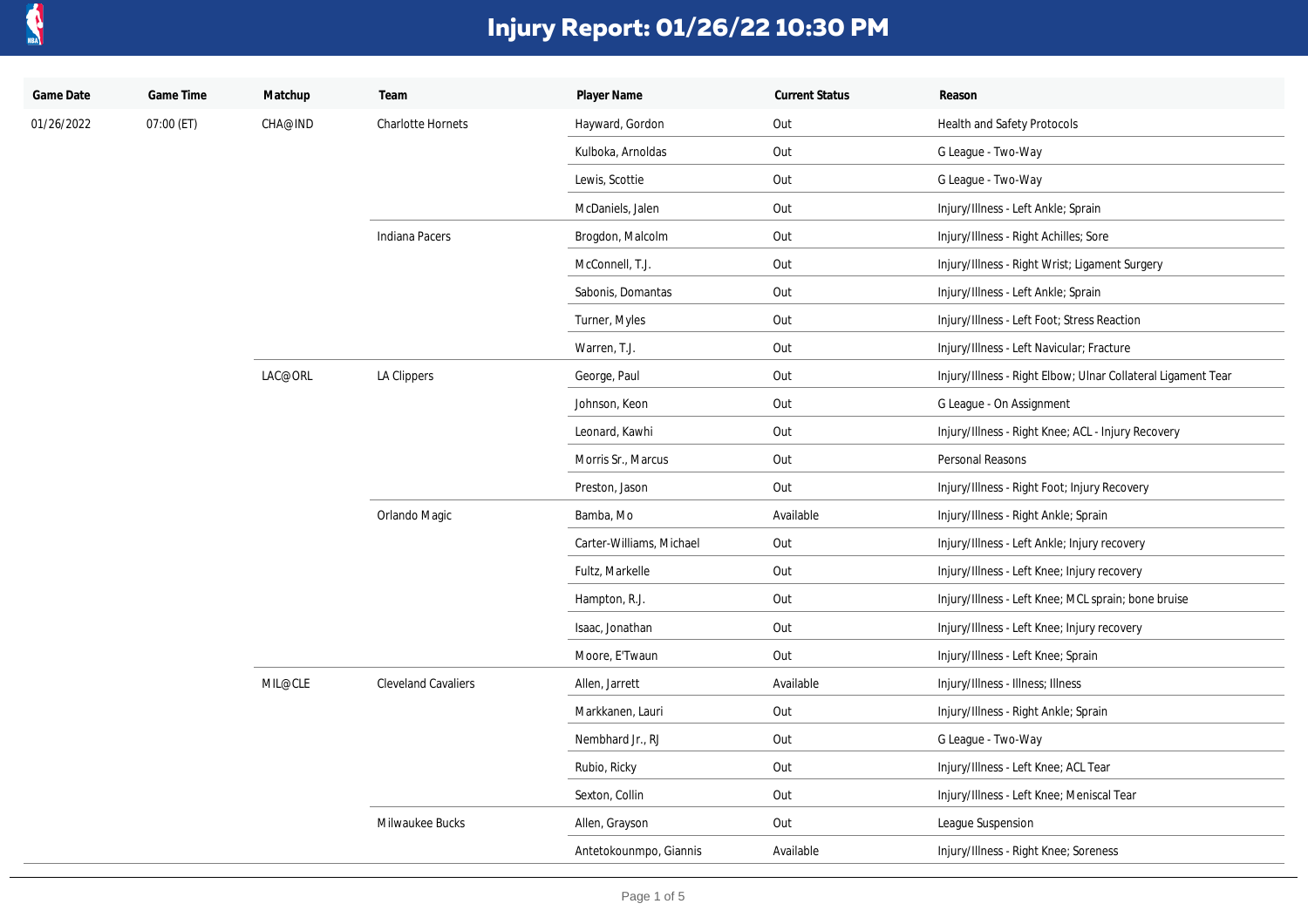

| Game Date | Game Time  | Matchup | Team                 | Player Name              | <b>Current Status</b> | Reason                                                        |
|-----------|------------|---------|----------------------|--------------------------|-----------------------|---------------------------------------------------------------|
|           |            |         |                      | Lopez, Brook             | Out                   | Injury/Illness - Back; Surgery                                |
|           |            |         |                      | Matthews, Wesley         | Out                   | Injury/Illness - Left Knee; Contusion                         |
|           |            |         |                      | Wigginton, Lindell       | Out                   | Health and Safety Protocols                                   |
|           | 07:30 (ET) | NYK@MIA | Miami Heat           | Herro, Tyler             | Available             |                                                               |
|           |            |         |                      | Lowry, Kyle              | Out                   | Personal Reasons                                              |
|           |            |         |                      | Morris, Markieff         | Out                   | Return to Competition Reconditioning                          |
|           |            |         |                      | Okpala, KZ               | Out                   | Injury/Illness - Right Wrist; Sprain                          |
|           |            |         |                      | Oladipo, Victor          | Out                   | Injury/Illness - Right Knee; Injury Recovery                  |
|           |            |         |                      | Silva, Chris             | Out                   | Ineligible To Play                                            |
|           |            |         | New York Knicks      | Arcidiacono, Ryan        | Out                   | Injury/Illness - Right Ankle; Sprained                        |
|           |            |         |                      | Noel, Nerlens            | Out                   | Injury/Illness - Left Knee; Sore                              |
|           |            |         |                      | Robinson, Mitchell       | Available             | Injury/Illness - Left Ankle; Sprained                         |
|           |            |         |                      | Rose, Derrick            | Out                   | Injury/Illness - Right Ankle; Surgery                         |
|           |            |         |                      | Samanic, Luka            | Out                   | G League - Two-Way                                            |
|           |            | SAC@ATL | Atlanta Hawks        | Bogdanovic, Bogdan       | Available             | Injury/Illness - Right Knee; Soreness                         |
|           |            |         |                      | Cooper, Sharife          | Available             | G League - Two-Way                                            |
|           |            |         |                      | Hunter, De'Andre         | Available             | Injury/Illness - Low Back; Discomfort                         |
|           |            |         |                      | Johnson, Jalen           | Available             | G League - On Assignment                                      |
|           |            |         |                      | Luwawu-Cabarrot, Timothe | Available             | Injury/Illness - Non-covid; Illness                           |
|           |            |         | Sacramento Kings     | Davis, Terence           | Out                   | Injury/Illness - Right Wrist; Soreness                        |
|           |            |         |                      | Fox, De'Aaron            | Out                   | Injury/Illness - Left Ankle; Soreness                         |
|           |            |         |                      | Metu, Chimezie           | Out                   | Injury/Illness - Left Knee; Soreness                          |
|           | 08:00 (ET) | DEN@BKN | <b>Brooklyn Nets</b> | Claxton, Nic             | Out                   | Injury/Illness - Left Hamstring; Tightness, Injury Management |
|           |            |         |                      | Duke Jr., David          | Out                   | G League - Two-Way                                            |
|           |            |         |                      | Durant, Kevin            | Out                   | Injury/Illness - Left Knee; MCL Sprain                        |
|           |            |         |                      | Harden, James            | Out                   | Injury/Illness - Left Hamstring; Tightness                    |
|           |            |         |                      | Harris, Joe              | Out                   | Injury/Illness - Left Ankle; Surgery                          |
|           |            |         |                      |                          |                       |                                                               |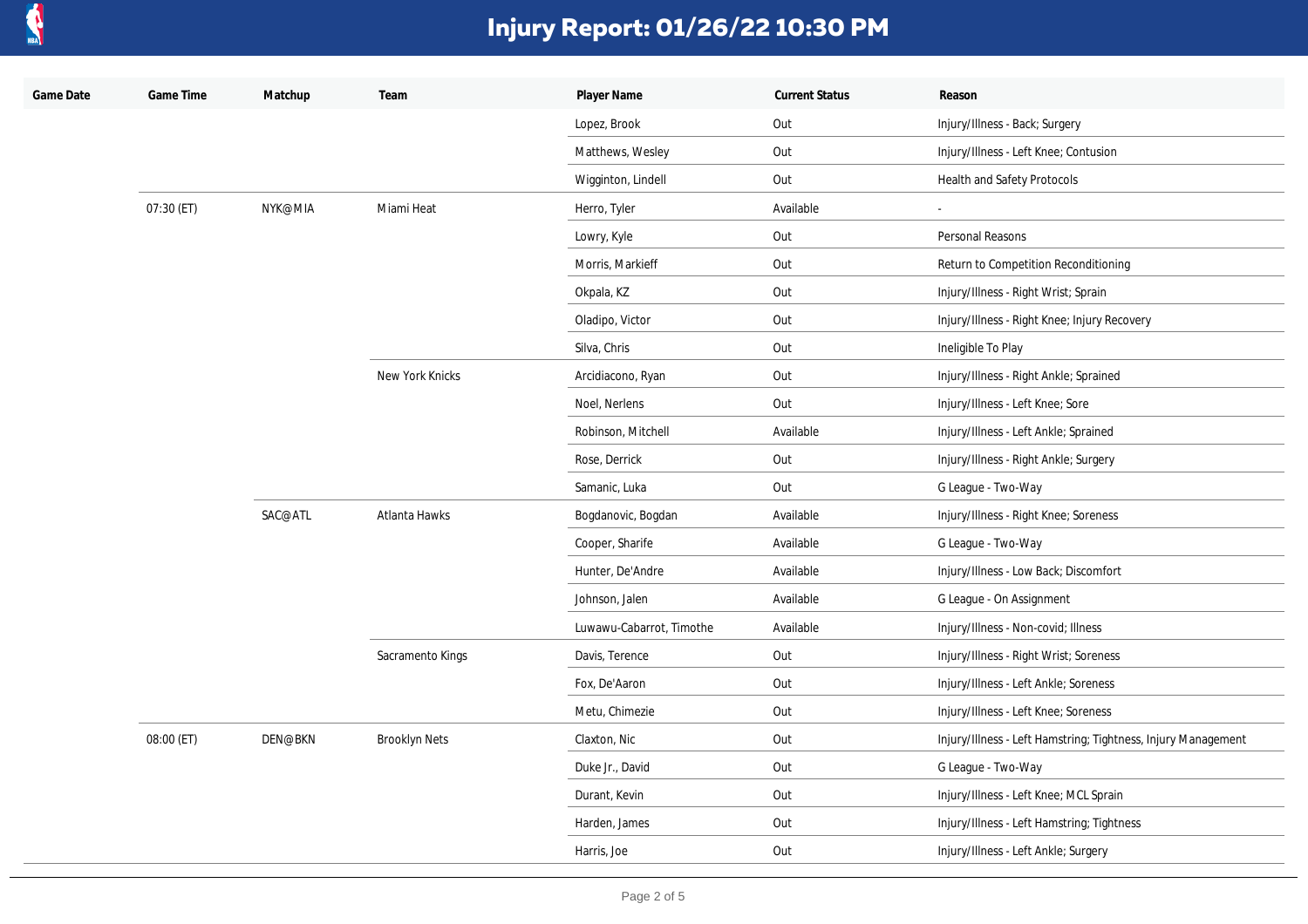

| Game Date | Game Time  | Matchup | Team                   | Player Name         | <b>Current Status</b> | Reason                                                                     |
|-----------|------------|---------|------------------------|---------------------|-----------------------|----------------------------------------------------------------------------|
|           |            |         |                        | Irving, Kyrie       | Out                   | Ineligible To Play                                                         |
|           |            |         |                        | Millsap, Paul       | Out                   | Personal Reasons                                                           |
|           |            |         |                        | Sharpe, Day'Ron     | Out                   | Injury/Illness - N/A; Illness (non-Covid)                                  |
|           |            |         | Denver Nuggets         | Barton, Will        | Available             | Injury/Illness - Right Hamstring; Tightness                                |
|           |            |         |                        | Cancar, Vlatko      | Out                   | Injury/Illness - Right Foot; Surgery                                       |
|           |            |         |                        | Murray, Jamal       | Out                   | Injury/Illness - Left Knee; Injury Recovery/Health and Safety<br>Protocols |
|           |            |         |                        | Porter Jr., Michael | Out                   | Injury/Illness - Lumbar Spine; Surgery                                     |
|           |            | TOR@CHI | Chicago Bulls          | Ball, Lonzo         | Out                   | Injury/Illness - Left Knee; Bone Contusion                                 |
|           |            |         |                        | Caruso, Alex        | Out                   | Injury/Illness - Right Wrist; Fracture                                     |
|           |            |         |                        | Cook, Tyler         | Available             | $\overline{\phantom{a}}$                                                   |
|           |            |         |                        | Jones Jr., Derrick  | Out                   | Injury/Illness - Right Knee; Hyperextension                                |
|           |            |         |                        | Simonovic, Marko    | Out                   | G League - On Assignment                                                   |
|           |            |         |                        | Vucevic, Nikola     | Available             | $\overline{\phantom{a}}$                                                   |
|           |            |         |                        | Williams, Patrick   | Out                   | Injury/Illness - Left Wrist; Ligament Tear                                 |
|           |            |         | <b>Toronto Raptors</b> | Barnes, Scottie     | Available             | Injury/Illness - Right Wrist; Swelling                                     |
|           |            |         |                        | Birch, Khem         | Out                   | Injury/Illness - Nose; Fracture                                            |
|           |            |         |                        | Bonga, Isaac        | Out                   | G League - On Assignment                                                   |
|           |            |         |                        | Dragic, Goran       | Out                   | Not With Team                                                              |
|           |            |         |                        | Johnson, David      | Out                   | G League - Two-Way                                                         |
|           |            |         |                        | VanVleet, Fred      | Out                   | Injury/Illness - Right Knee; Soreness                                      |
|           | 08:30 (ET) | MEM@SAS | Memphis Grizzlies      | Anderson, Kyle      | Out                   | <b>Health and Safety Protocols</b>                                         |
|           |            |         |                        | Bane, Desmond       | Available             | Health and Safety Protocols                                                |
|           |            |         |                        | Brooks, Dillon      | Out                   | Injury/Illness - Left Ankle; Sprain                                        |
|           |            |         |                        | Clarke, Brandon     | Available             | Injury/Illness - Back; Soreness                                            |
|           |            |         |                        | Jones, Tyus         | Out                   | Health and Safety Protocols                                                |
|           |            |         |                        | Terry, Tyrell       | Out                   | G League - Two-Way                                                         |
|           |            |         |                        |                     |                       |                                                                            |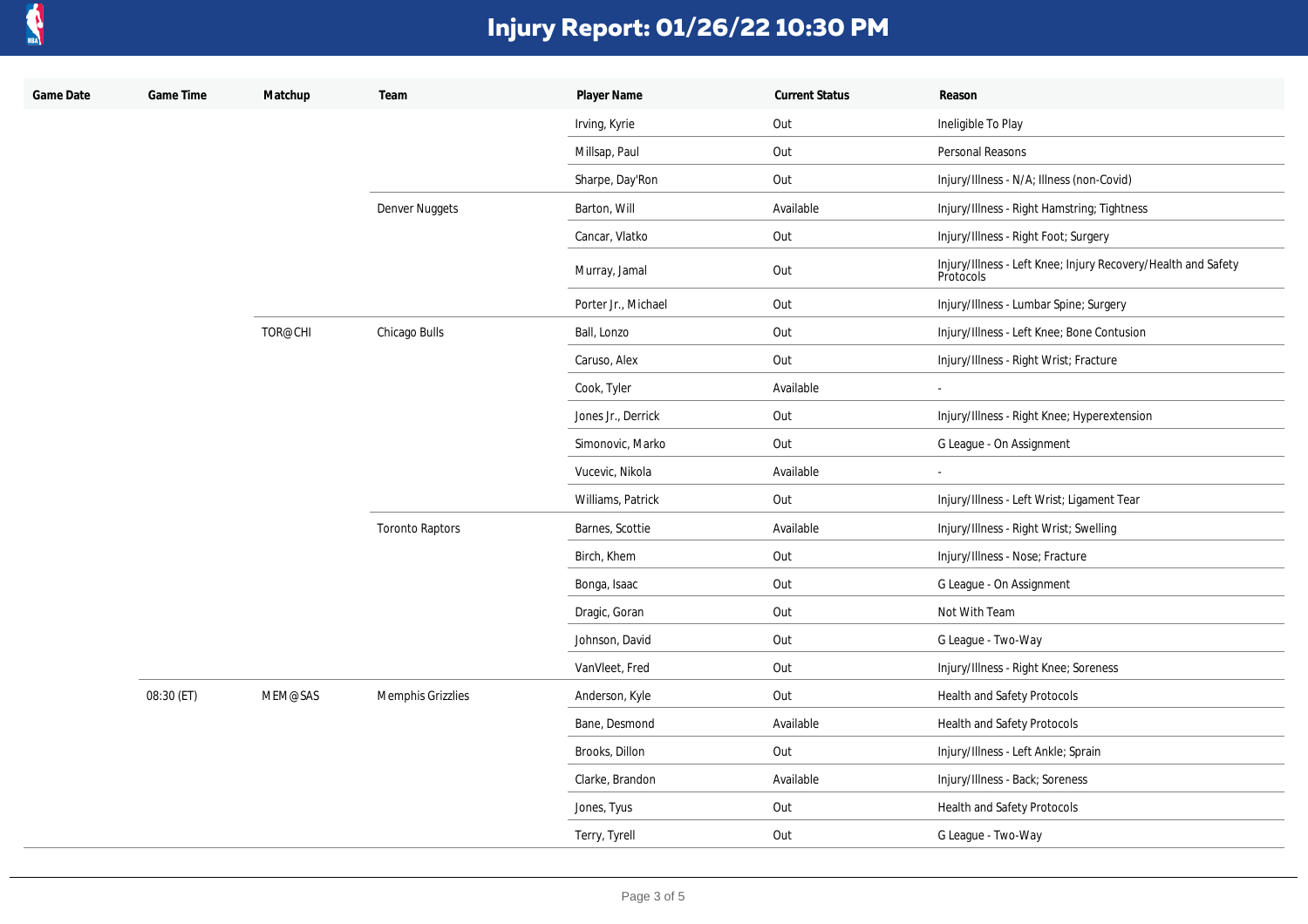

| Game Date  | Game Time  | Matchup | Team                          | Player Name       | <b>Current Status</b> | Reason                                                |
|------------|------------|---------|-------------------------------|-------------------|-----------------------|-------------------------------------------------------|
|            |            |         | San Antonio Spurs             | Bates-Diop, Keita | Out                   | Health and Safety Protocols                           |
|            |            |         |                               | Cacok, Devontae   | Out                   | G League - Two-Way                                    |
|            |            |         |                               | Collins, Zach     | Out                   | G League - On Assignment                              |
|            | 10:00 (ET) | DAL@POR | <b>Dallas Mavericks</b>       | Brown, Sterling   | Out                   | Injury/Illness - Left Foot; Soreness                  |
|            |            |         |                               | Hardaway Jr., Tim | Out                   | Injury/Illness - Left Foot; Fifth Metatarsal Fracture |
|            |            |         | <b>Portland Trail Blazers</b> | Covington, Robert | Out                   | Injury/Illness - Right Knee; Grade 1 MCL sprain       |
|            |            |         |                               | Lillard, Damian   | Out                   | Injury/Illness - Core; muscle recovery                |
|            |            |         |                               | Little, Nassir    | Out                   | Injury/Illness - Left Shoulder; strain                |
|            |            |         |                               | Nance Jr., Larry  | Out                   | Injury/Illness - Right Knee; inflammation             |
|            |            |         |                               | Smith Jr., Dennis | Out                   | Injury/Illness - Right Ankle; sprain                  |
|            |            |         |                               | Zeller, Cody      | Out                   | Injury/Illness - Right Knee; patellar fracture        |
|            |            | PHX@UTA | Phoenix Suns<br>Utah Jazz     | Ayton, Deandre    | Out                   | Injury/Illness - Right Ankle; Sprain                  |
|            |            |         |                               | Crowder, Jae      | Out                   | Injury/Illness - Left Wrist; Contusion                |
|            |            |         |                               | Kaminsky, Frank   | Out                   | Injury/Illness - Right Knee; Stress reaction          |
|            |            |         |                               | McGee, JaVale     | Out                   | Injury/Illness - Left Knee; Soreness                  |
|            |            |         |                               | Nader, Abdel      | Out                   | Injury/Illness - Right Knee; Injury management        |
|            |            |         |                               | Payne, Cameron    | Out                   | Injury/Illness - Right Wrist; Sprain                  |
|            |            |         |                               | Saric, Dario      | Out                   | Injury/Illness - Right Acl; Tear                      |
|            |            |         |                               | Gobert, Rudy      | Out                   | Injury/Illness - Left Calf; Strain                    |
|            |            |         |                               | Mitchell, Donovan | Out                   | Injury/Illness - N/A; Concussion Protocol             |
| 01/27/2022 | 07:30 (ET) | LAL@PHI | Los Angeles Lakers            | Davis, Anthony    | Probable              | Injury/Illness - Left Knee; MCL sprain                |
|            |            |         |                               | Doumbouya, Sekou  | Out                   | G League - Two-Way                                    |
|            |            |         |                               | Jones, Mason      | Out                   | G League - Two-Way                                    |
|            |            |         |                               | Nunn, Kendrick    | Out                   | Injury/Illness - Right Knee; Bone bruise              |
|            |            |         | Philadelphia 76ers            | Bassey, Charles   | Out                   | G League - On Assignment                              |
|            |            |         |                               | Curry, Seth       | Out                   | Injury/Illness - Left Ankle; Soreness                 |
|            |            |         |                               | Green, Danny      | Questionable          | Injury/Illness - Right Hip; Pain                      |